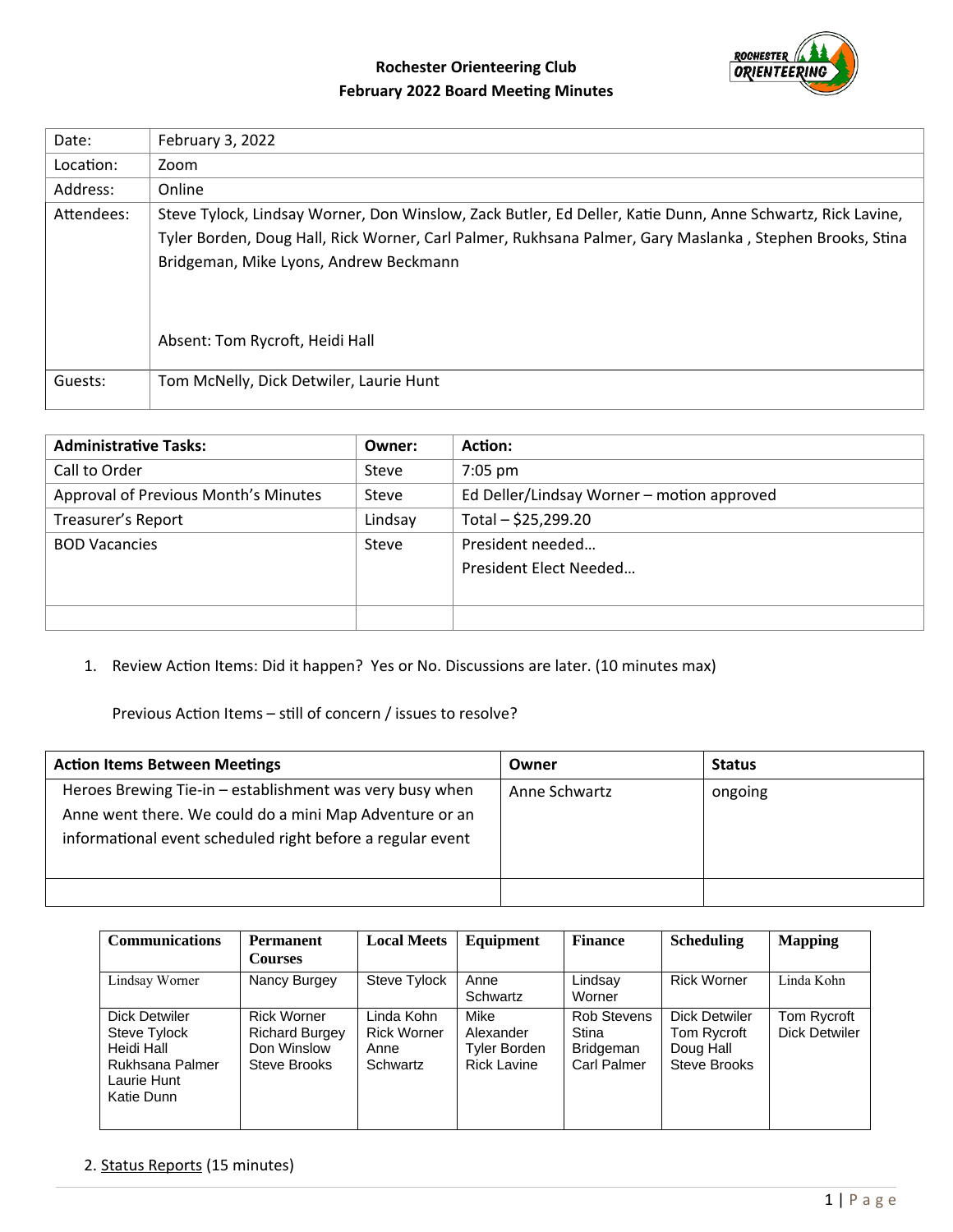- COMMUNICATIONS (Website, newsletter, social media and publicity) Facebook and Meetup post done for the Harriet Hollister Ski-O Sol-O
- PERMANENT COURSES AND MAP SALES (Maintaining perm. courses (PCs), putting together PC packets, distributing PC packets and other maps to sellers and by mail.) – Lindsay she gets orders online and forwards to Nancy Burgey
- LOCAL MEETS (Staffing and execution of local meets. Course setting and consultation services/course oversight)
	- The spring NRE and Billygoat are proceeding with registrations
	- HH Ski-O is up for the season

-

- February 12<sup>th</sup> is the Nordic fest at Cumming NC, 12 noon and 2pm workshops and a 2,4,or 6K course open to the public, flags to be left out
- There may be a snowshoe event at Durand rather than Sol-O Ski-O take maximize visiting more of the interesting areas in the park
- EQUIPMENT (Meet equipment inventory/storage and purchases. Keeping the garage in order) 35 SI boxes having batteries replaced…Rick and Linda to go pick them up when completed, Rick has the flags in advance of the spring NRE and Billygoat events

| <b>Total</b>                            |    | 384 (107) | 233            | 171    | 150    |  |
|-----------------------------------------|----|-----------|----------------|--------|--------|--|
| <b>Three Year Individual</b>            | 28 |           | 24             | 4      | 4      |  |
| <b>Three Year Family</b>                |    | 94 (35)   | 87             | 7      | 7      |  |
| One Year Student                        | 8  |           | $\overline{2}$ | 6      | 6      |  |
| One Year Organization                   |    | 34(7)     | 4              | 30     | 29     |  |
| One Year Individual                     | 68 |           | 21             | 48     | 47     |  |
| One Year Family                         |    | 130(65)   | 73             | 76     | 57     |  |
| <b>Individual Life</b>                  | 22 |           | 22             | $\sim$ | $\sim$ |  |
|                                         |    |           |                |        |        |  |
| Membership:<br>$\overline{\phantom{0}}$ |    |           |                |        |        |  |

FINANCE (Annual and long-term budget, meet fees, and donations to other organizations) – \$25,299.20

- SCHEDULING ("A" meets and annual club schedule) Rick emailed the 2022 schedule with some suggested changes.
	- 4/24. Beginners Clinic AM, Classic event PM at Mendon East before vegetation gets thick.

West Point is also this weekend. (**CHANGE TO 4/30)**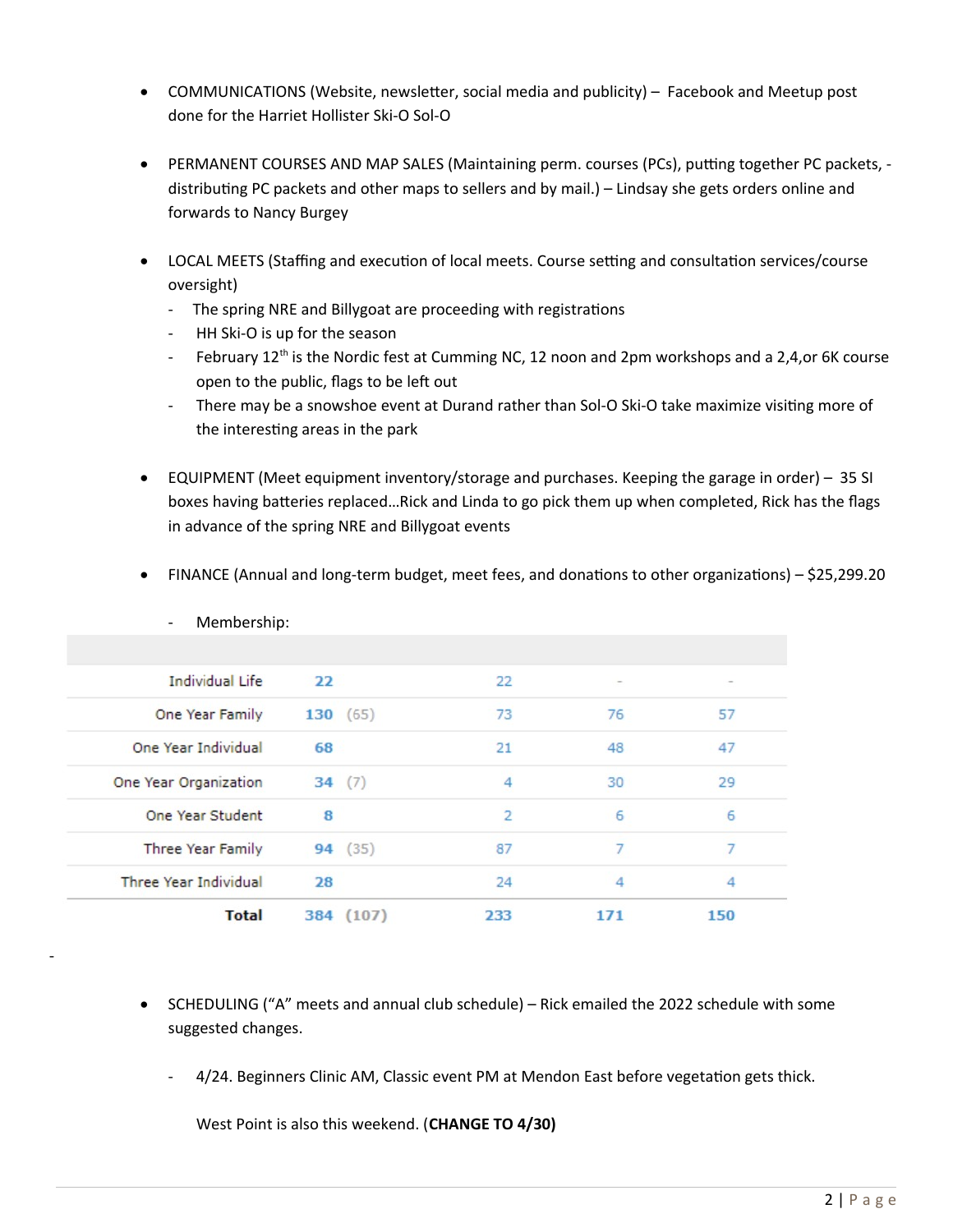5/7&8. NRE and Billygoat weekend at HH and Letchworth West 5/21 Rotary Sunshine Camp before programs get started. 6/5 Genesee County Museum Classic 6/19 Powder Mill Classic

#### BFLO Knox Farm is 6/18 **DON'T THINK THIS WILL A PROBLEM**

7/1-8/27 Four summer events. Maybe a beginner clinic/45 Score O format? 9/10 Mendon East Classic

Same day as NCO Rogaine and BFLO Sprague Brook (**MOVE TO 9/11)**

9/25 Genesee County Park Classic (**CHANGE TO 9/17 AS PER GCP REQUEST)** 10/8 Webster Park Classic

Same day as BFLO Sardinia **(MOVE TO 10/9)**

10/23 Stonybrook(?) or Cumming Nature Center Classic 11/5 Mendon Trail Run 11/13 Night O at Camp Eastman.

BFLO night-o 11/12 **(NOT A PROBLEM)**

12/4 Annual Meeting ?

 MAPPING (Mapping projects, OCAD updates) - Mark Domine to possibly have clinic to get people trained in field checking in preparation for getting a map at Stony Brook SP completed, but we'd like consistency in amongst the field checkers. Dick D. may be able to help later in the summer

### **3. Active Discussion/Action Items** (5 minutes)

- **Kolva Donation and Memorial:** may also include teacher grants to promote orienteering in schools as Karl loved to be involved with, can be promoted in the next newsletter
- **NRE/Billygoat**: volunteers should register soon taking advantage of the \$40 discount…follow website for details… <https://www.roc.us.orienteering.org/national-event>

### **4. New Business** (30 minutes):

**2023 Masters Championship:** Our proposal has been accepted … Partnering with BFLO (ROC will do Letchworth East and BFLO to do Sprague Brook Park), BFLO to handle registration. This would be 2 classic events and combined total times.